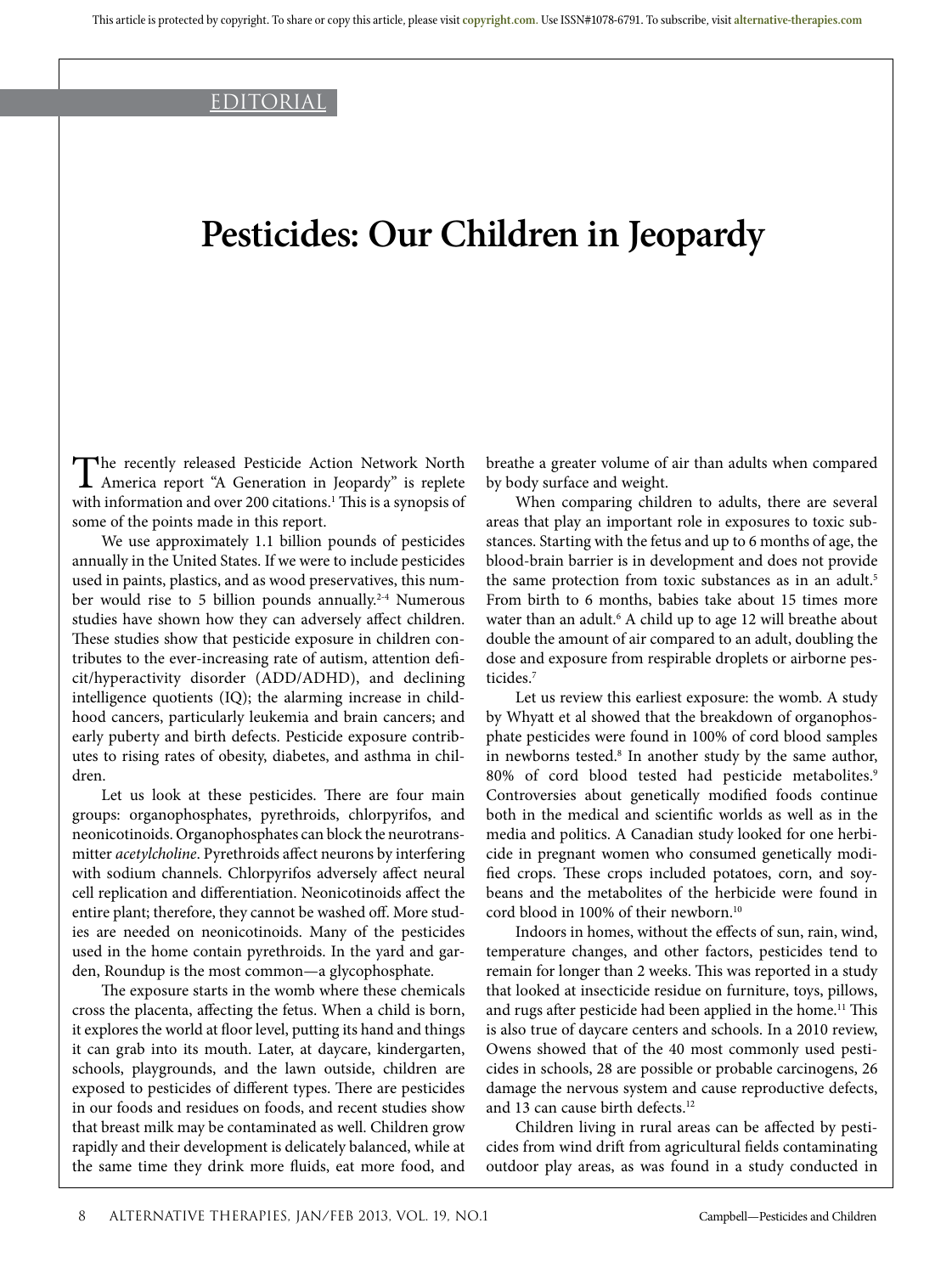Washington State.13 According to federal law, children under 12 years old can work in agricultural fields after school where they can be exposed to pesticides, as long as the farm is where their parents work.<sup>14</sup>

A recent editorial in this journal reviewed a recent study in which organic foods were found to be no more nutritious than nonorganic foods.<sup>15</sup> In a study by Curl et al, when comparing children who ate organic foods to children who ate conventional foods, urine tests for metabolites of organophosphates were six times lower in the organic-consuming  $group.<sup>16</sup>$ 

Cancers are increasing in children at an alarming rate: in children from 1 to 14 years of age, the number of invasive cancers has increased by 29% since 1975. Brain cancers and leukemias top the list. Using pesticides at home during pregnancy has been shown to increase the risk of acute lymphocytic leukemia, the most common type of leukemia in children.17,18 Children whose parent used pesticides at home and in their garden had a higher risk of neuroblastoma, the most common cancer in infants.<sup>19</sup> In agricultural areas in the United States, children have a significantly higher risk of cancer from birth to age 15.20

If we look at birth defects, according to the CDC, about 1 in every 33 babies has some kind of birth defect. It is the leading cause of infant mortality in the United States.<sup>21</sup> Rocheleau et al found a significantly higher number of birth defects in the children of male pesticide applicators. Mothers exposed to pesticides at work had a 36% increased risk of hypospadia. This study was a meta-analysis involving the United States, Canada, Spain, Italy, Denmark, Sweden, and Norway.<sup>22</sup>

Pesticides can and do act as hormone disruptors. We have seen menarche developing at an earlier age in girls and we have had to change the normal age of onset of puberty. This was noted over 15 years ago in a study that showed that girls might be entering puberty before the age of 8.23

In the United States, we are dealing with a serious problem in schoolchildren: the increasing rate of neurobehavioral disorders, especially ADD/ADHD and autism. The National Academy of Sciences reported that approximately one-third of all neurobehavioral problems are due to pesticides.<sup>24</sup> ADD/ADHD affects 14% of school children in the United States.<sup>25</sup> In a study by Bouchard et al, 94% of the over 1000 children tested by the CDC had metabolites of organophosphates in their urine and these children had double the risk of having ADHD.<sup>26</sup> The data on autism is no less alarming: autism spectrum affects 1 in every 88 children born in the United States and, as autism affects boys more than girls, the rate is 1 in every 54. Landrigan showed that of the top five chemicals linked to autism, two were pesticides: organophosphate and organochlorine pesticides.<sup>25</sup> Brain development is also affected by pesticides: a study using magnetic resonance imaging (MRI) in infants exposed to chlorpirifos in utero showed abnormal areas of structural changes.<sup>27</sup>

Concerns about pesticides playing a role in the swell of obesity in children have been studied. The National Health

and Nutrition Examination Survey (NHANES) showed that obese children are more likely to have elevated levels of pesticide metabolites in their urine.<sup>28</sup> Organochlorine pesticides have been implicated in type 2 diabetes as shown by Lee et al, who demonstrated that organochlorine serum levels correlate with the increased likelihood of developing diabetes in obese persons.

The incidence of asthma has more than tripled in the last 30 years, affecting over 7 million people and is the most common chronic disease in childhood. Salam et al showed that exposure to pesticides in the first year of life increased the risk of developing asthma by age 5 in over 4000 children in Southern California. Three pesticides are known to cause bronchial constriction in children; pyrethroid, carbamate, and organophosphate insecticide can trigger or exacerbate asthma in exposed children.<sup>29-31</sup>

Do the effects of pesticides on children have an impact on costs and our economy? For autism, the estimated cost of care over the lifetime of an autistic child is \$3.2 million, according to a study by the Harvard School of Public Health.<sup>32</sup> ADHD costs in the United States are between \$36 and \$52 billion.<sup>33,34</sup> The cost of cancer per pediatric case is approximately \$630 000 annually, or about \$6.5 billion for the 10 400 new cases diagnosed each year.35 Asthma cost the United States' economy almost \$20 billion in 2007 according to the EPA.<sup>36,37</sup>

The answer lies in politics. Seventeen cities in the Northwest, including Seattle, have adopted plans to diminish the use of pesticides in parks and playgrounds. In New Jersey, legislators passed "The Child Safe Playing Field Act" whereby all municipal, county, and state playgrounds and playing fields, schools, and daycare centers will be pesticide-free. However, municipalities in 40 states have pre-emption laws, prohibiting them from passing local pesticide laws that are stricter than the ones at state level, where the pesticide industry is able to influence legislators. Canada has no such laws and now 65% of the population is protected from exposure to cosmetic pesticides.37 It will take letters, calls, and e-mails to get our laws changed to protect our children and our future.

Şц

Andrew W. Campbell, MD Editor in Chief

#### **REFERENCES**

1. Schafer KS, Marquez EC, Chandra M, Hutchens K, Reeves M, Watts M; Pesticide Action Network North America. A generation in jeopardy: how pesticides are undermining our children's health and intelligence. http://www.panna.org/sites/ default/files/KidsHealthReportOct2012.pdf. Published October 2012. Accessed November 9, 2012.